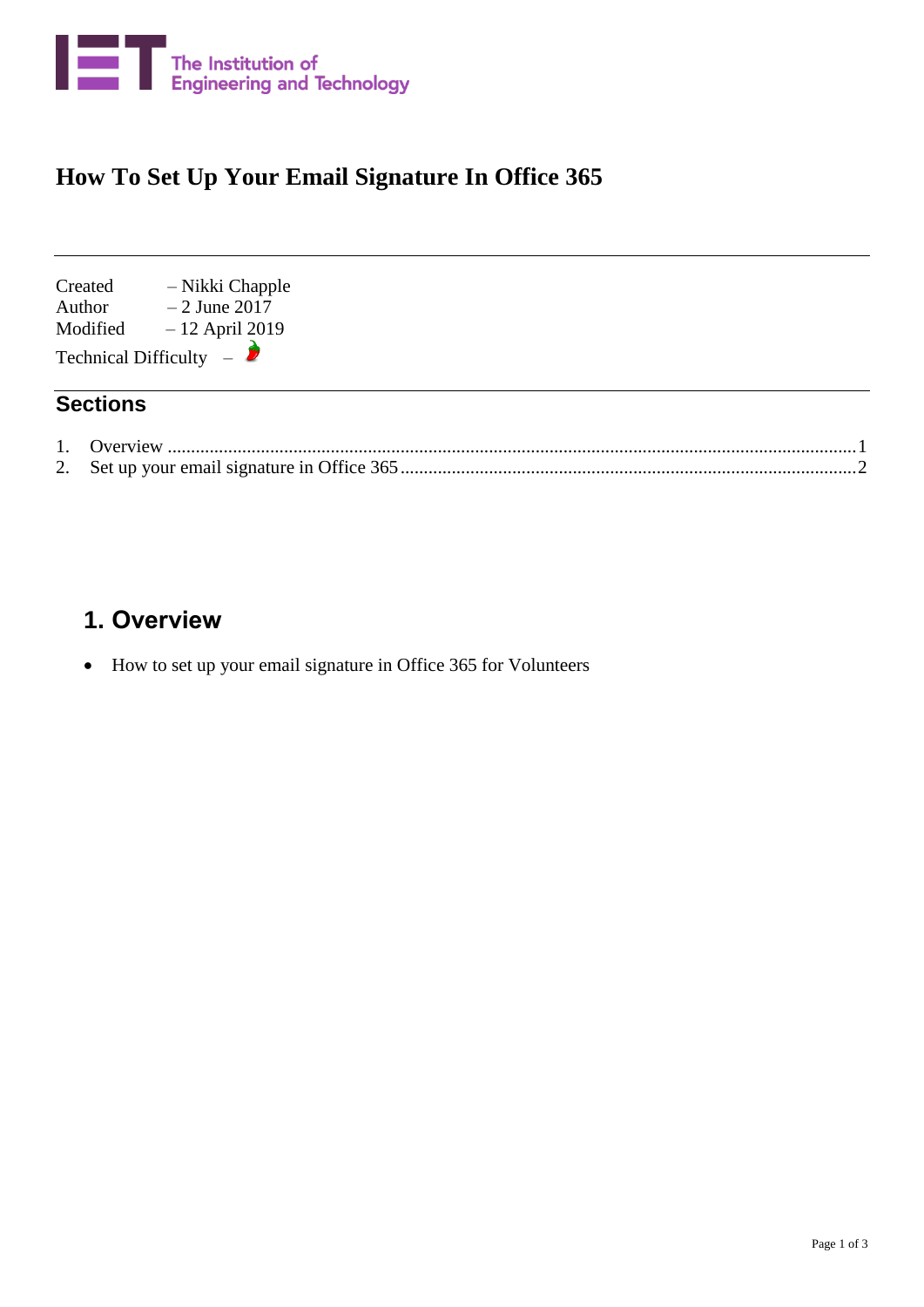

## <span id="page-1-0"></span>**2. Set up your email signature in Office 365**

• To configure your email signature, you need to be in your mail in Office 365. Select the cog icon in the top right-hand menu bar to open up a menu.



• Click on **View all Outlook settings** at the bottom and then click on **Mail** on the left-hand side. Then select **Compose and reply**.

| O Search<br>ook                                                                                     |                                                                                                                                                                    |                                                                                                                                                                                                                                                                                                                                                                                                                                                                                                                                              |
|-----------------------------------------------------------------------------------------------------|--------------------------------------------------------------------------------------------------------------------------------------------------------------------|----------------------------------------------------------------------------------------------------------------------------------------------------------------------------------------------------------------------------------------------------------------------------------------------------------------------------------------------------------------------------------------------------------------------------------------------------------------------------------------------------------------------------------------------|
| Settings                                                                                            | Layout                                                                                                                                                             | Compose and reply<br>Save<br><b>Discard</b>                                                                                                                                                                                                                                                                                                                                                                                                                                                                                                  |
| $\overline{Q}$ Search settings<br>ई०ै<br>General<br>Email<br>画<br>Calendar<br>< View quick settings | Compose and reply<br>Attachments<br>Rules<br>Sweep<br>Junk email<br>Customise actions<br>Message handling<br>Forwarding<br>Automatic replies<br>Retention policies | Email signature<br>Create a signature that will be automatically added to your email messages.<br>A 目 目 任 モ ゕ 亖 亖 亖 ⊘ ⊘<br>$\cup$<br>$\mathcal{L}$<br>$A^{\circ}$<br>$\mathbf{B}$ $I$<br>$\mathrel{\triangleleft}$<br>$x^2$<br>$A_{\rm A}$<br>Kind regards,<br>Joe Blogs<br>Volunteer Support Administrator<br>The Institution of<br><b>Engineering and Technology</b><br>T: $+44(0)1438$ XXXXX<br>Automatically include my signature on new messages that I compose<br>Automatically include my signature on messages I forward or reply to |

- Tick both boxes under the box with your signature (as above) to automatically include the email signature in message that you send and in those that you forward and reply to.
- Copy and paste the standard email signature from the box below into the blank signature box.
- Update the information to include your name, volunteer job role and phone number.



Save your email signature by selecting the Save icon